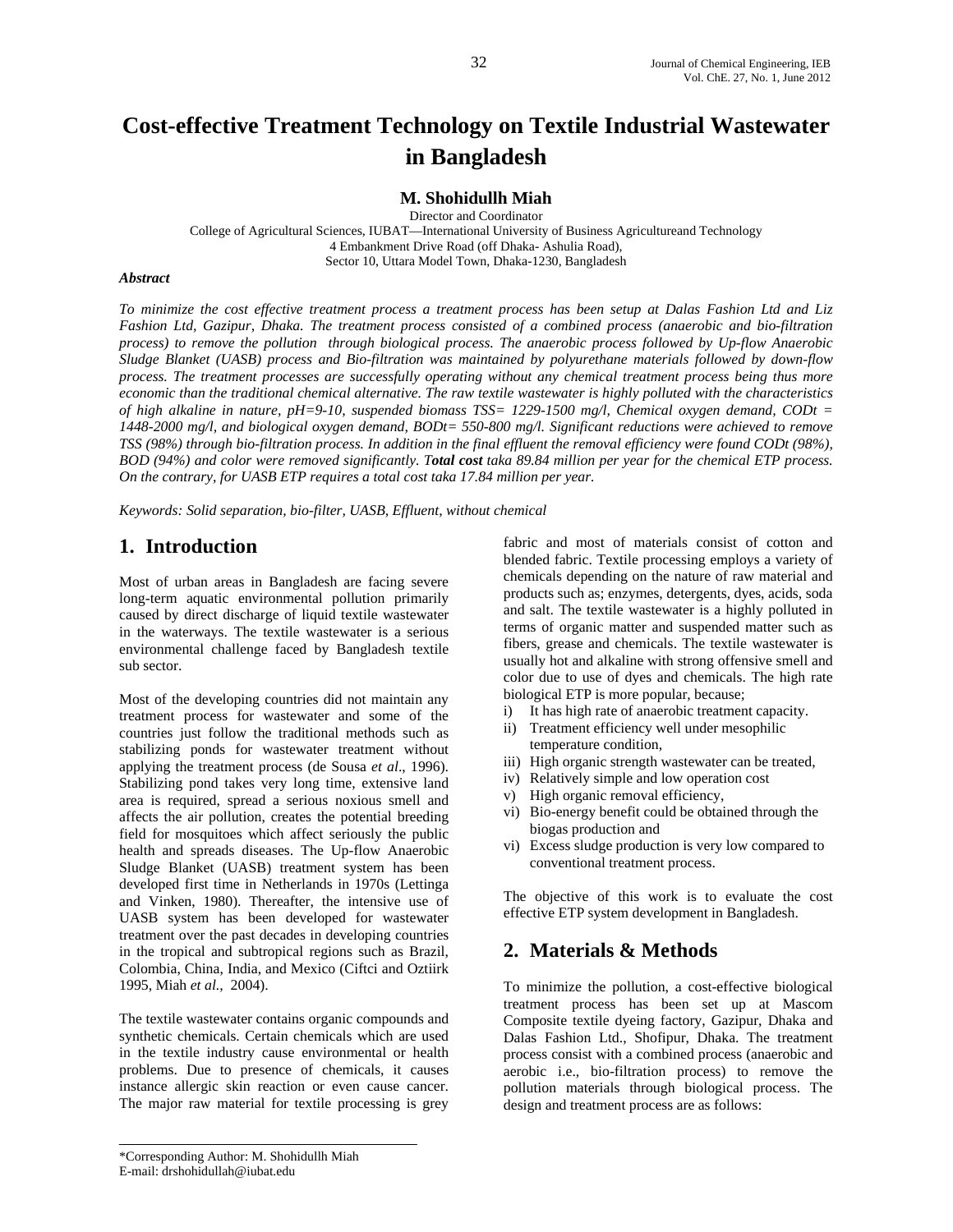

**Fig-1: UASB system for high concentrated CH4 content Biogas production**

### **2.1 Equalization Process**

The raw waste from factory is collected in the equalization tank. It is needed to use a bar screen to protect any solid materials. The equalization tank is designed based on hydraulic retention time (HRT) of around 8-9 hours. Under this process air grids connection is required for mixing the wastewater to protect the solid materials in suspension.

#### **2.2 Feeding Tank**

Raw wastewater is stored in the feeding tank which is collected from the equalization tank and pH is maintained at neutral level for auto-biodegradation. The equalized wastewater is then filled into the Feeding Tank. From feeding tank wastewater is fed into the codigester. Feeding is started by using pump under upflow mode of action to the anaerobic reactor.

#### **2.3 Anaerobic Process**

The anaerobic process followed by Up-flow Anaerobic Sludge Blanket (UASB) process and Bio-filtration was maintained by polyurethane materials followed by down-flow process. The anaerobic process is a high quality treatment process. The anaerobic process is

having some favorable opportunities such as; low cost, simple operational mechanism and able to produce less volume of excess sludge and the organic matter can be converted in to energy in the form of biogas. Therefore, anaerobic process is a beneficiary process in terms of environmental protection and the process is economically viable.

The Up-flow Anaerobic Sludge Blanket (UASB) process is a "high rate" anaerobic treatment process. During the earlier development of anaerobic treatment, the main drawback was the low rate of treatment process i.e., the reactor operated under the long Hydraulic Retention Time (HRT). It has already been proved that the UASB system can be widely used in low and high temperature conditions with shorter retention time. The UASB system is a high rate treatment process. Organic loading rate is the most important for determining the shape and size of the reactor. The UASB is successfully used under mesophilic temperature ranged from 25-35°C. The basic concept of UASB is based on the fact that the flocks of anaerobic bacteria will tend to settle under gravity, when applying a moderate up-flow velocity. The anaerobic bacteria make granule in the size of 3-7  $m^2$ .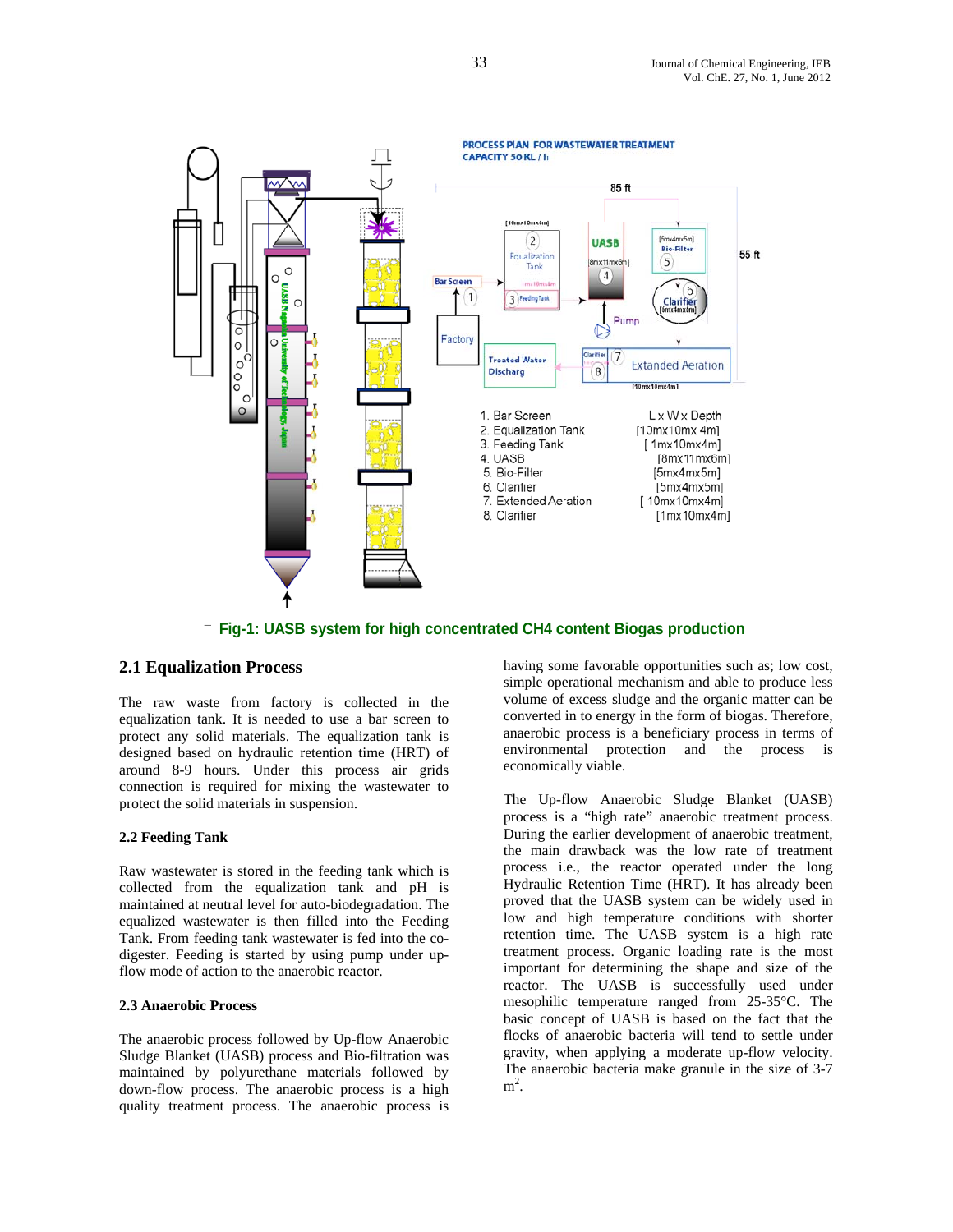| <b>Parameters</b>                   | textile<br>Raw<br>wastewater | <i>Treated textile</i> | Standard<br>DoE<br>in<br><b>Bangladesh</b> |
|-------------------------------------|------------------------------|------------------------|--------------------------------------------|
| pH                                  | $9-12$                       | 7.5                    | $6-9$                                      |
| Dissolved Oxygen (DO) mg/L          | 0.0                          | 6.4                    | $4.4 - 8.0$                                |
| Total Suspended Solids (TSS) mg/L   | 1229                         | 38                     | 150                                        |
| Total dissolved Solids (TDS) mg/L   | 3500                         | 1320                   | 2100                                       |
| Biological Oxygen Demand (BOD) mg/L | 550                          | 20                     | 50                                         |
| Chemical Oxygen Demand (COD) mg/L   | 1448                         | 56                     | 200                                        |

Table 1: Textile wastewater treatment by using High Rate Biological process (HRBP)

DoE-Directorate of Environment

### **2.4 Bio-filtration Process**

The Down-flow Hanging Bio-filtration (DHB) system has been developed first-time in Japan to make the standardized effluent quality of municipal wastewater. The novel combined process of UASB and DHB system is very appropriate technology for the significant reduction of organic matter with pathogenic microorganisms from the UASB effluent. The UASB and DHB combined system has been developed by Professor Heideki Harada and his research group, Nagaoka University of Technology, Nagaoka, Japan. The author was a Post-doctoral student under his guidance and continued higher level of research. The major significant features of DBS system are as follows:

a) Final effluent become standard effluent quality

- b) No external aeration is required
- c) Final effluent contains more dissolved oxygen

d) Less excess sludge is produced

# **3. Results & Discussions**

### **3.1. Characteristics of Textile Wastewater**

The raw textile wastewater is highly polluted with the characteristics of high alkaline in nature, (pH=9-12), suspended biomass (TSS= 1229 mg/l), Chemical Oxygen Demand (COD  $= 1448$  mg/l), and Biological Oxygen Demand (BODt= 550 mg/l). Textile Effluent Treatment process is operating under the UASB and Bio-filtration process, which have shown a good treatment process.

# **3.2 Increase of Dissolved Oxygen (DO) Level Mechanisms under HRBP**

The dissolved oxygen is very important parameters for aquatic ecosystem which was found zero in the raw wastewater. While in the anaerobic process also found zero level. The dissolved oxygen was increased only for bio-filtration process under the high rate biological process. The mechanisms of DO level increase in the bio-filtration process are shown: The mechanisms of DO level increase in the bio-filtration process are shown:

Reduction of pollution parameters were markedly removed such as; TSS biomass (90%) through biofiltration process. Dissolved oxygen was increased 5-6 mg/l in the final effluent from 0.0 mg/l DO level of raw effluent. In addition in the final effluent COD was removed 98%, BOD 97% and TSS 98% removed which shown highly reduction of pollution parameters which also fulfill the standard quality.

Basically our advanced technology is a complete high rate biological process but another type of biological process also operating in Bangladesh which is followed by a lagoon process. The lagoon process is not a cost effective process due to requirement of huge area which is costly. A case study on chemical processes was conducted near Dhaka city. The Chemical ETP process is commonly used in Bangladesh. A detailed comparative cost of chemical and advanced new biological ETP are as follows:

Table 2: The Capital Cost of Chemical ETP (with capacity: 50,000 L/Hour)

| Design and supervision for construction | 2,00,000.00   | 1.78  |
|-----------------------------------------|---------------|-------|
| Civil Construction                      | 80,00,000.00  | 71.43 |
| Electro-mechanical                      | 30,00,000.00  | 26.79 |
| Total capital cost                      | 112,00,000.00 | 100   |

**Data source**: Direct supervision at the industrial chemical ETP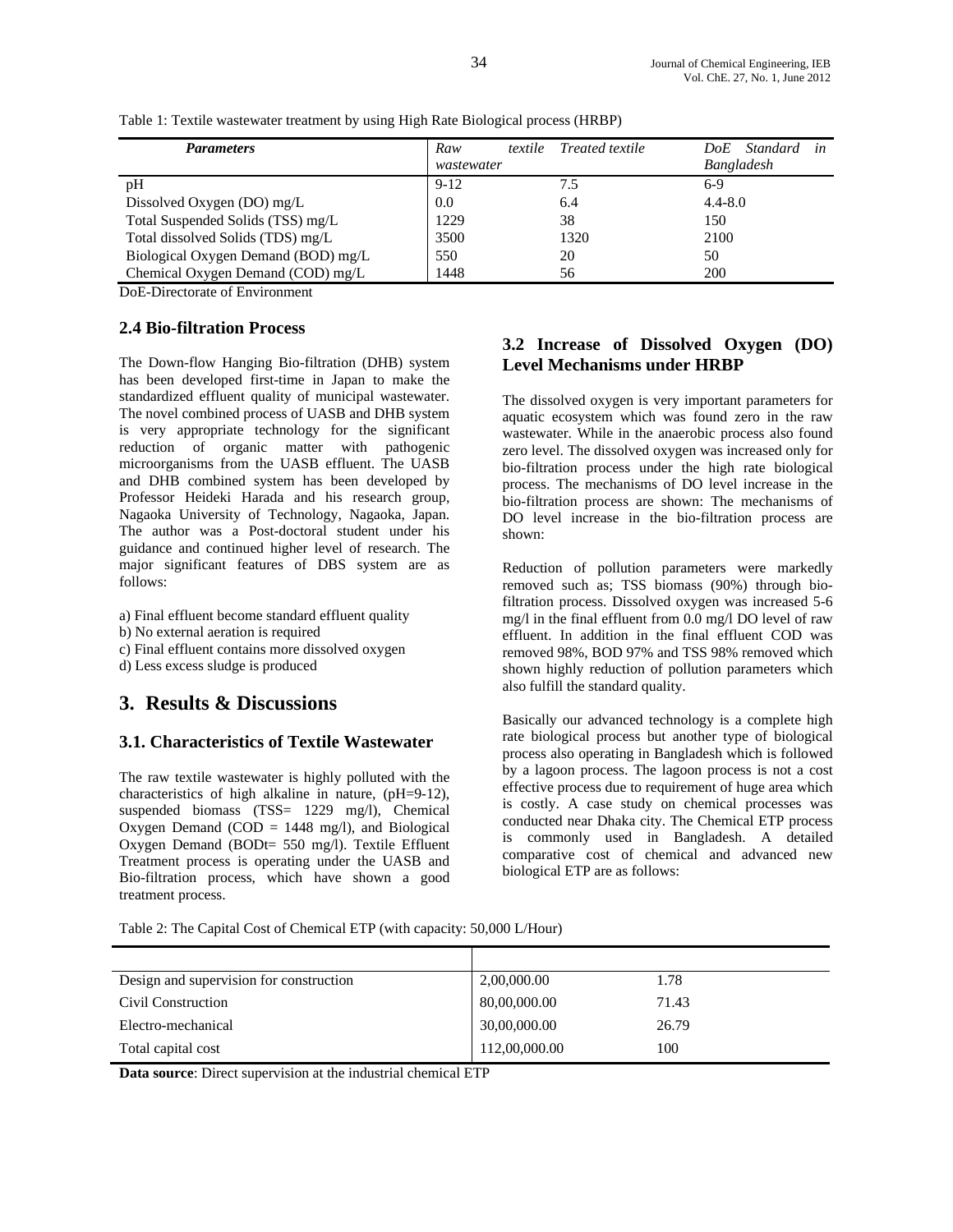Table 3: Total Cost for Chemical ETP (with capacity: 50,000 L/Hour)

| Capital cost (Depreciation cost)              | 2,24,000.00  | 2.50   |
|-----------------------------------------------|--------------|--------|
| <b>Operational Cost</b>                       |              |        |
| a). Electricity for Blower and pump operation | 24,00,000.00 | 26.70  |
| b). Chemical used for treatment               | 60,00,000.00 | 66.79  |
| c). Labor cost                                | 2,40,000.00  | 2.67   |
| d). Others                                    | 1,20,000.00  | 1.34   |
| Sub-total                                     | 87,60,000.00 | 97.50  |
| <b>Total Cost</b>                             | 89,84,000.00 | 100.00 |

Table 4: Total cost of New Biological ETP Technology (with capacity: 50,000 L/Hour)

| Capital cost (Depreciation cost)    | 2,24,000.00  | 12.56  |
|-------------------------------------|--------------|--------|
| <b>Operational Cost</b>             |              |        |
| a). Electricity for Blower and pump | 6,00,000.00  | 33.63  |
| b). Biological ETP maintenance cost | 6,00,000.00  | 33.63  |
| c). Labor cost                      | 2,40,000.00  | 13.45  |
| d). Others                          | 1,20,000.00  | 6.73   |
| Sub-total                           | 15,60,000.00 | 87.44  |
| <b>Total Cost</b>                   | 17,84,000.00 | 100.00 |

# **Total Capital Cost:**

Total amount taka 11.2 million for a period of 50 years as fixed costs required to install the plan. Data were calculated on the basis of straight line method. The annual cost is taka 224,000.00 only.

## **Total Cost**

Considering ETP treatment capacity of 50,000 Liter/hour, in Bangladesh, the traditional process on textile wastewater treatment (basically on chemical process) requires **total cost** taka 89.84 million per year for the chemical ETP process. On the contrary, the new high rate biological ETP requires a total cost taka 17.84 million per year (Table-3 & 4).

## **Chemical cost**

The chemical cost for chemical ETP is required taka 60.0 million (66.79%) and under the HRBT biological ETP the lump sum chemical cost is required 6.0 million  $(33.63\%)$  which is  $1/10<sup>th</sup>$  low chemical cost.

### **Operational Cost**

The total operational cost for Chemical ETP taka is 87.86 million per year while in case of HRBT biological ETP operational cost is taka 15.60 million per year (Table 3 & 4). The 50,000 Liter /hour flow rate capacity Biological ETP, it is more economical than the chemical ETP process. The operational cost of HRBT ETP is much lower than the chemical ETP process. The advanced biological ETP process is successfully operating without using any chemicals. It is more economical than the chemical alternate process.

# **4. Conclusions**

The advanced high rate biological ETP process is hazard free, highly effective, low operational cost, high rate treatment capacity, simple process, low electricity use and also economically viable process than the Chemical ETP process.